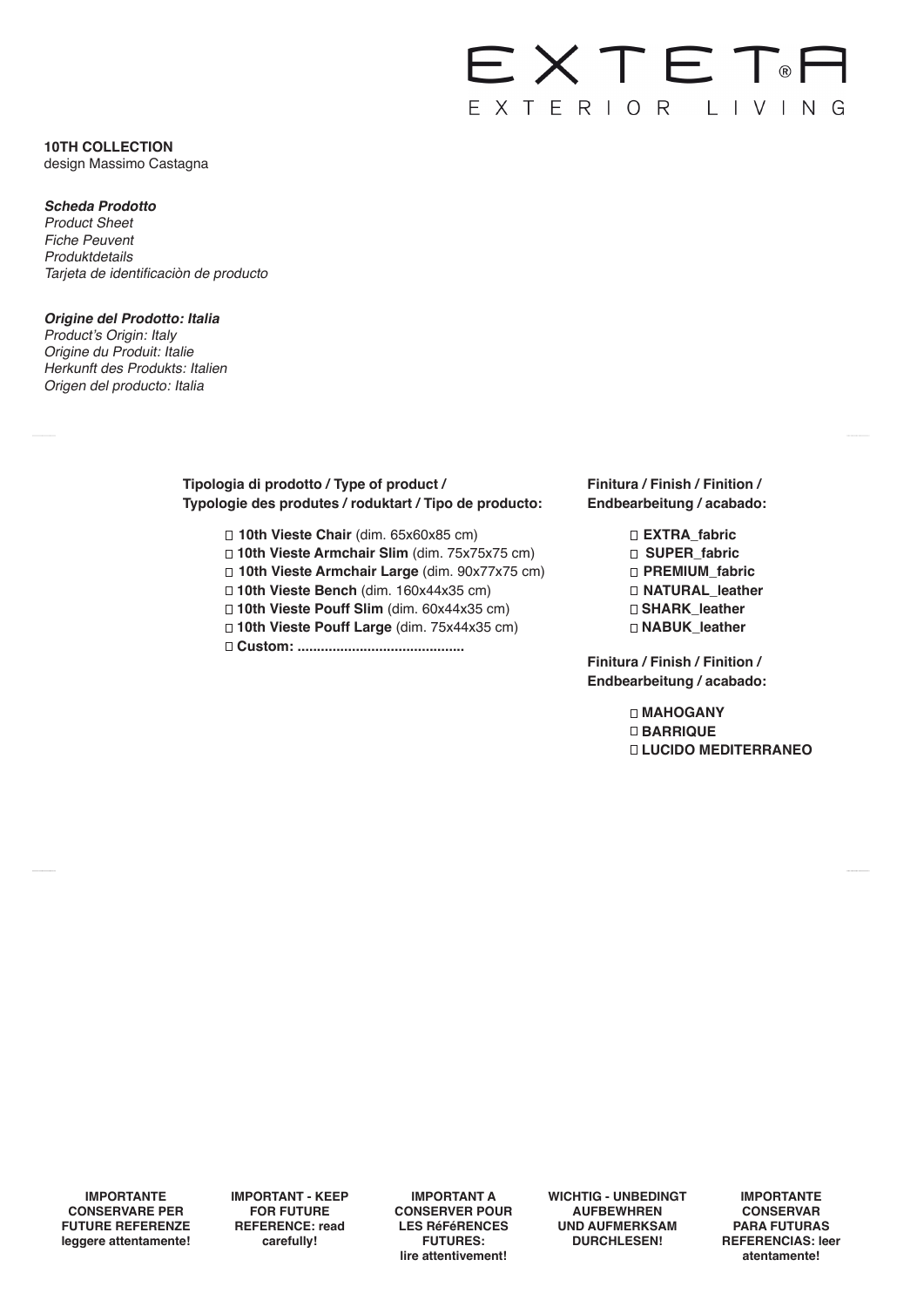**SCHEDA IDENTIFICATIVA DEL PRODOTTO / PRODUCT SHEET / FICHE PEUVENT / TARJETA DE IDENTIFICATIÓN DE PRODUCTO / PRODUKTDETAILS**

**Denominazione legale/merceologica - Legal/Product name - Nom de produit/Nom commercial - Gesetzliche Bezeichnung/Kommerzieller Name - Nombre legal/por tipo:** 10th Vieste

**Denominazione commerciale - Commercial name - Nom commercial - Kommerzieller Name - Nombre commercial:** 10th Collection **Designer:** Massimo Castagna

**COMPONENTI E MATERIALI Struttura:** Mogano Sipo *(Entandrophragma utile)* **Finitura struttura:** Olio Naturale **Schienale:** PVC espanso **Ferramenta:** Acciaio Inox **Rivestimento interno:** Poliestere Resinato, Polietilene **Cuciture:** Poliestere alta tenacità **Piedini:** Acciaio Inox

Il legno utilizzato per le strutture è il Mogano Sipo *(Entandrophragma utile)*, una delle migliori qualità di mogano presenti. Oltre ad essere particolarmente resistente all'attacco dei parassiti, è una delle specie legnose con il più alto indice di stabilità presenti al mondo. La collezione utilizza solo legno massiccio naturale: le setolature, i ca-pillari e i piccoli cretti o i movimenti delle fibre sono un segno di qualità e di natura del legno. Il mogano presenta una tonalità marrone con riflessi rossi: nel corso del tempo tale colore cambierà assumendo un colore grigio chiaro o virerà verso una tonalità più scura. La modalità e la velocità di questo processo possono variare a seconda delle condizioni ambientali in cui il materiale è lasciato. Questi cambiamenti hanno esclusivamente effetto estetico e non compromettono in alcun modo le durevoli proprietà del legno.

L'imbottitura dei prodotti garantisce una gestione efficace dell'umidità e della condensa: possiede, infatti, un'elevata capacità di diffusione del vapore e istituisce un'eccellente barriera all'acqua.

#### **KOMPONENTEN UND MATERIALIEN**

**Struktur:** Mahagoni Sipo *(Entandrophragma utile)* **Struktur Finish:** Natürliches Öl **Rückenlehne:** PVC-Schaum **Eisenwaren:** Rostfreier Stahl **Innenbeschichtung:** Resined Polyester, Polyäthylen **Nähte:** Hochfester Garne aus Polyestern **Füße:** Rostfreier Stahl

Die für die Strukturen verwendete Holz ist der Sipo Mahagoni *(Entandrophragma utile)*, einer der besten vorhandenen Qualität Mahagoni. Besonders gegen den Angriff der Parasiten widerstandsfähig zu sein, ist weiterer der wal-digen Arten mit dem höchsten Index der gegenwärtigen Stabilität zur Welt. Die Auflistung verwendet nur natürlic-he Massivholz: die Kapillaren und kleine Risse oder Fibre Bewegungen sind ein Zeichen für Qualität und Natur Holz. Mahagoni hat einen roten Farbton mit Schattierungen von Braun: im Laufe der Zeit die Farbe ändert sich auf ein helles Grau oder Farbe wird auf einen dunkleren Farbton. Den Modus und die Geschwindigkeit dieses Prozesses können abhängig von den Umgebungsbedingungen variieren in denen das Material übrig ist. Diese Änderungen sind rein ästhetische Wirkung und nicht beeinträchtigen in keiner Weise haltbaren Holzeigenschaften.

Die Polsterung der Produkte sorgt für die effektive Verwaltung von Feuchtigkeit und Kondenswasser: hat in der Tat hohen Kapazität Dampf Diffusion und schaffen eine hervorragende Barriere für Wasser.

**COMPONENTS AND MATERIALS Structure:** Sipo Mahogany *(Entandrophragma utile)* **Structure finish:** Natural Oil **Back:** PVC foam **Hardware:** Stainless Steel **Internal lining:** Resin Polyester, Polyethylene **Seam:** High tenacity Polyester **Feet:** Stainless Steel

The wood used for the structure is Sipo Mahogany *(Entandrophragma utile)*, one of the best mahogany quality. It is particularly resistant to attack by parasites and one of the wooden species with higher stability index in the world. The collection is created only with natural solid wood: all the cracks and fibers' movements are signs of quality and nature of wood. Mahogany typical tonality is brown with red highlights: during time this color will turn into light grey or into a darker tonality. The mode and the speed of this process can change may differ depending on the ambient conditions in which it is left. These changes have only an aesthetic effect and absolutely don't compromise the long-life properties of this kind of wood.

The pudding of products guarantees an effective management of moisture and condensations: it has, in fact, an high steam diffusion and it is an excellent barrier for water.

#### **COMPONENTES Y MATERIALES**

**Estructura:** Caoba tipo Sipo *(Entandrophragma utile)* **Acabado:** Aceite natural **Respaldo:** Espuma de PVC **Ferretería:** Acero inoxidable **Revestimiento interior:** Poliestere Resinato,Polietilene **Costuras:** Poliéster de alta resistencia **Piedes:** Acero inoxidable

La madera utilizada para las estructuras es la Sipo Cao-ba *(Entandrophragma utile)*, una de las mejores calidad de caoba existente. Además de ser particularmente resistente al ataque de parásitos, es una de las especies de madera con el índice de estabilidad más alta presente en el mundo. La colección sólo utiliza madera maciza natural: las fisuras, los capilares y las pequeñas grietas o movimientos de las fibras son un signo de la calidad y la naturaleza de la madera. La caoba tiene un tono marrón con rojo destaca: el paso del tiempo el color cambiará asumiendo un gris claro o se convertirá en un tono más oscuro. El modo y la velocidad de este proceso pueden variar dependiendo de las condiciones ambientales en las que se deja el material. Estos cambios sólo tienen efecto estético y no afectan en modo alguno a la propiedad de la madera durable.

El relleno de los productos garantiza una gestión eficaz de la humedad y el agua de condensación: posee, en efecto, una elevada capacidad de difusión del vapor e instituye una excelente barrera al agua.

#### **MOGANO SIPO / SIPO MAHOGANY / ACAJOU SIPO / MAHAGONI SIPO / CAOBA TIPO SIPO**

#### **MANUTENZIONE ORDINARIA**

Per la pulizia del legno è consigliabile utilizzare un semplice panno di microfibra imbevuto di acqua pulita e passare la superficie interessata. Attenzione: non utilizzare prodotti aggressivi e abrasivi ed attenersi esclusivamente alle indicazioni sopra indicate.

#### **MANUTENZIONE STRAORDINARIA**

Per rimuovere la patina grigia del mogano, è possibile ordinare all'Exteta Customer Care i prodotti utili a proteggere il legno nel tempo.

#### **ORDENTLICHE WARTUNG**

Um das Holz zu reinigen empfiehlt es sich, dass Sie ein einfaches Microfasertuch in sauberem Wasser ein-geweicht verwenden und übergeben Sie das betreffenden Gebiet. Achtung: Verwenden Sie keine aggressiven und abrasiven Produkten und verwenden ausschließlich die wie oben beschrieben.

#### **AUSSERORDENTLICHE WARTUNG**

Die graue Schicht des Mahagonis zu entfernen, ist möglich, zu Exteta Customer Care den nützlichen Produkten zu befehlen, das Holz in der Zeit zu schützen.

#### **ORDINARY MAINTENANCE**

For the cleaning of the wood it is advisable to use a simple microfiber cloth dampened with clean water and wipe the surface. Attention: do not use aggressive and abrasive products and exclusively follow the above suggestions.

#### **EXTRAORDINARY MAINTENANCE**

Mahogany grey coat can be removed ordering to the Exteta Customer Care all the products useful to protect wood over time.

#### **MANTENIMIENTO ORDINARIO**

Para la limpieza de la madera se recomienda utilizar un paño de microfibra sencilla humedecido con agua limpia y limpie la superficie de que se trate. Atenciòn: No utilice productos agresivos y abrasivos y exclusivamente siga las indicaciones anteriores.

#### **MANTENIMIENTO ADICIONAL**

Para quitar la pátina gris de caoba, es posible pedir al servicio de atención al cliente de Exteta productos específicos que ayudan a proteger la madera contra el tiempo.

#### **MANUTENTION ORDINAIRE**

Pour la propreté du bois il est conseillable d'utiliser un tissu simple de microfibre imbu d'eau propre et passer la surface intéressée. Attention: Ne pas utiliser de produits agressifs et abrasifs et suivre exclusivement les indications ci-dessus.

#### **MANUTENTION EXCEPTIONNEL**

Pour enlever la patine grise de l'acajou, il est possible d'ordonner à l'Exteta Customer Chéries les produits utiles à protéger le bois dans le temps.

**COMPOSANTS ET MATERIAUX Structure:** Acajou Sipo *(Entandrophragma utile)* **Finition structure:** Huile Naturel **Dossier:** PVC espanso **Quincaillerie:** Acier Inox **Revêtement intérieur:** Polyester et résine **Coutures:** Polyester à haute ténacité **Pieds:** Acier Inox

Le bois utilisé pour les structures est l'Acajou Sipo *(Entandrophragma utile)*, une des meilleures qualités d'acajou présente. Au-delà à être particulièrement résistant à l'attaque des parasites, c'est un des espèces ligneuses avec le plus haut index de stabilités présentes au monde. La collection utilise bois seul naturel massif: les fissures, les capillaires ou les mouvements des fibres sont un signes de qualité et de nature du bois. L'acajou présente une tonalité marron avec des reflets rouges: dans le cour du temps cette couleur il và a changer dans un grise clair autrement de viendra d'un tonalité plus sombre La modalité et la vitesse de ce procès peuvent changer selon le conditions ambiantes dans lequel le matériel est laissé. Ces changements ont effet exclusivement esthétique et ils ne compromettent pas de quelques-uns manière les propriétés durables du bois.

Le rembourrage des produits garantit une gestion effica-ce de l'humidité et de la buée: il possède, en effet, une capacité élevée de diffusion de la vapeur et il fonde une barrière excellente à l'eau.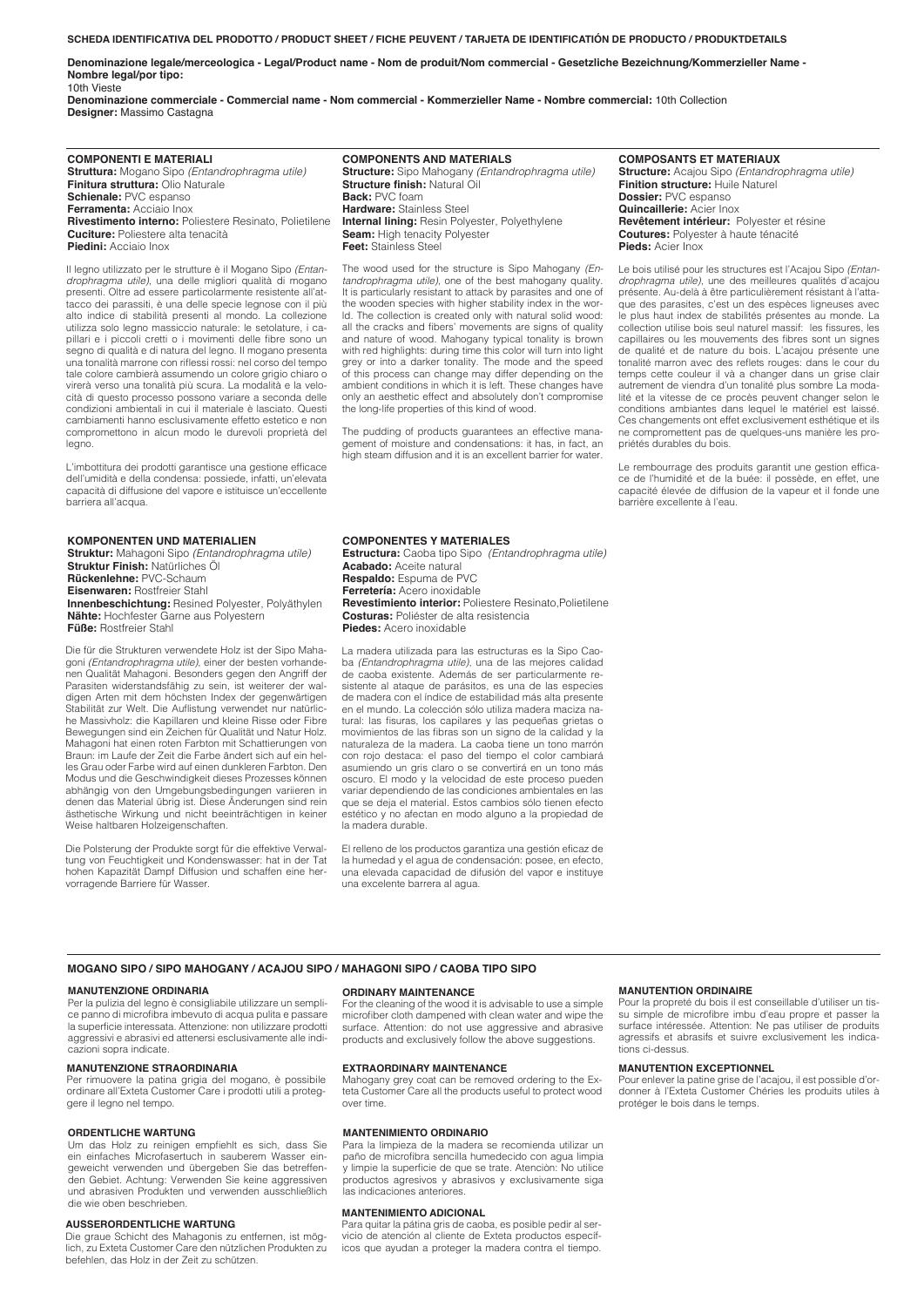#### **BARRIQUE**

#### **PARTICOLARITA' DEL MATERIALE**

Il Barrique è ottenuto grazie ad un processo ossidativo del Mogano che gli conferisce un bellissimo colore marrone intenso. La sola qualità di mogano utilizzata da Exteta è il Sapelli.

Conservante naturale: Grazie alla sua alta densità, il Mogano Sapelli è molto difficilmente attaccabile dai parassiti ed è molto resistente agli urti accidentali. Ne è un esempio il tradizionale utilizzo in campo nautico. Il Mogano Sapelli è una delle essenze con il più alto indice di stabilità presenti in natura.

Invecchiamento: nel corso degli anni, il Mogano Sapelli virerà il suo colore naturale in un affascinante grigio argentato. La modalità e la velocità di questo processo possono variare molto secondo le condizioni ambientali in cui il materiale è lasciato. Questi cambiamenti avranno solo un effetto estetico e nessuno sulle durevoli proprietà del legno.

# **BESONDERHEITEN DER MATERIAL**

Das Barrique wird dank eines oxidativen Prozesses erhalten, der dem Mahagoni eine schöne dunkelbraune Farbe verleiht.

Die von Exteta verwendete Mahagoni-Qualität ist ausschließlich Sapelli.

Natürlich konservierend: Dank der hohen Dichte ist der Sapelli Mahagoni nicht leicht von Parasiten zu bekämpfen und ist sehr widerstandsfähig gegen versehentliche Erschütterungen, wie dies beim traditionellen Boot der Fall ist. Dies ist einer der stabilsten Wälder in der Natur.

Holzalterung: Im Laufe der Jahre verwandelt Sapelli Mahagoni seine Farbe in ein faszinierendes Silbergrau. Die Teilung und die Geschwindigkeit dieses Prozesses können in Abhängigkeit von den Umgebungsbedingungen, unter denen sich das Material befindet, stark variieren. Diese Änderung hat nur eine ästhetische Wirkung und hat keinen Einfluss auf die dauerhaften Eigenschaften des Holzes.

#### **PECULIARITY OF THE MATERIAL**

The Barrique is obtained thanks to an oxidative process that gives to the Mahogany a beautiful dark brown color.

The mahogany quality used by Exteta is Sapelli only. Naturally Preserving: Thanks to the high density, the Sapelli Mahogany is not easily assailable by parasites and is very resistant the accidental shocks, as the traditional boat use proof. This is one of the most stable woods in nature.

Wood aging: during the years, Sapelli Mahogany will turn its color to a fascinating silver grey. The graduation and the speed of this process may largely vary according to the environment conditions where the material is posed. This changing will have an aesthetic effect only and will have any on the long-lasting properties of the wood.

#### **CARACTERISTICAS DEL MATERIAL**

El Barrique se obtiene gracias a un proceso oxidativo que otorga a la Caoba un hermoso color marrón oscuro.

La calidad de caoba utilizada por Exteta es solo de Sapelli.

Conservación natural: gracias a la alta densidad, la caoba de Sapelli no es fácil de controlar por parásitos y es muy resistente a los choques accidentales, como prueba el uso tradicional de embarcaciones. Esta es .<br>una de las maderas más estables de la naturaleza. Envejecimiento de la madera: a lo largo de los años,

Sapelli Mahogany cambiará su color a un fascinante gris plateado. La graduación y la velocidad de este proceso pueden variar en gran medida según las condiciones ambientales en las que se plantea el material. Este cambio tendrá solo un efecto estético y tendrá cualquiera de las propiedades de larga duración de la madera.

#### **PARTICULARITE DES MATERIELLE**

La Barrique est obtenue grâce à un processus d'oxydation qui donne à l'acajou une belle couleur marron foncé

La qualité acajou utilisée par Exteta est uniquement Sapelli.

Préservation naturelle: Grâce à sa densité élevée, l'acajou Sapelli n'est pas facilement attaquable par les parasites et résiste très bien aux chocs accidentels, comme le prouve l'usage traditionnel des bateaux. C'est l'un des bois les plus stables de la nature.

Vieillissement du bois: Sapelli Mahogany transformera au fil des années en un gris argenté fascinant. La graduation et la vitesse de ce processus peuvent grandement varier en fonction des conditions environnementales dans lesquelles le matériau est posé. Ce changement n'aura qu'un effet esthétique et n'aura aucune incidence sur les propriétés durables du bois.

### **LUCIDO MEDITERRANEO**

#### **PARTICOLARITA' DEL MATERIALE**

Il Lucido Mediterraneo è ottenuto grazie ad una verniciatura lucida effettuata con 11 passaggi che offre al Mogano un'estrema resistenza all'esterno, viene infatti utilizata in ambiente nautico. Il Lucido Mediterraneo è brillante alla vista e setoso al tatto. La sola qualità di mogano utilizzata da Exteta è il Sapelli. Conservante naturale: Grazie alla sua alta densità, il Mogano Sapelli è molto difficilmente attaccabile dai parassiti ed è molto resistente agli urti accidentali. Ne è un esempio il tradizionale utilizzo in campo nautico. Il Mogano Sapelli è una delle essenze con il più alto indice di stabilità presenti in natura. Invecchiamento: nel corso degli anni, il Mogano Sapelli virerà il suo colore naturale in un affascinante grigio argentato. La modalità e la velocità di questo processo possono variare molto secondo le condizioni ambientali in cui il materiale è lasciato. Questi cambiamenti avranno solo un effetto estetico e nessuno sulle durevoli proprietà del legno.

#### **BESONDERHEITEN DER MATERIAL**

Der Lucido Mediterraneo wird dank eines Hochglanzlacks mit 11 Lackschichten erzielt, der dem Mahagoni eine extreme Beständigkeit gegenüber der Außenumgebung verleiht. Aus diesem Grund wird er in nautischen Umgebungen verwendet. Der Lucido Mediterraneo fühlt sich hell an und seidig an.

Die von Exteta verwendete Mahagoni-Qualität ist ausschließlich Sapelli.

Natürlich konservierend: Dank der hohen Dichte ist der Sapelli Mahagoni nicht leicht von Parasiten zu bekämpfen und ist sehr widerstandsfähig gegen versehentliche Erschütterungen, wie dies beim traditionellen Boot der Fall ist. Dies ist einer der stabilsten Wälder in der Natur. Holzalterung: Im Laufe der Jahre verwandelt Sapelli Mahagoni seine Farbe in ein faszinierendes Silbergrau. Die Teilung und die Geschwindigkeit dieses Prozesses können in Abhängigkeit von den Umgebungsbedingungen, unter denen sich das Material befindet, stark variieren. Diese Änderung hat nur eine ästhetische Wirkung und hat keinen Einfluss auf die dauerhaften Eigenschaften des Holzes.

#### **PECULIARITY OF THE MATERIAL**

The Lucido Mediterraneo is obtained thanks to a glossy painting with 11 coats of varnish that provide to the Mahogany an extreme resistance to the outdoor environment, for this reason it is used in nautical environment. The Lucido Mediterraneo is bright to the sight and silky to the touch.

The mahogany quality used by Exteta is Sapelli only. Naturally Preserving: Thanks to the high density, the Sapelli Mahogany is not easily assailable by parasites and is very resistant the accidental shocks, as the traditional boat use proof. This is one of the most stable woods in nature. Wood aging: during the years, Sapelli Mahogany will turn its color to a fascinating silver grey. The graduation and the speed of this process may largely vary according to the environment conditions where the material is posed. This changing will have an aesthetic effect only and will have any on the long-lasting properties of the wood.

#### **CARACTERISTICAS DEL MATERIAL**

El Lucido Mediterraneo se obtiene gracias a una pintura satinada con 11 capas de barniz que le brindan a la Caoba una resistencia extrema al ambiente exterior, por lo que se usa en ambientes náuticos. El Lucido Mediterraneo es brillante a la vista y sedoso al tacto. La calidad de caoba utilizada por Exteta es solo de Sapelli.

Conservación natural: gracias a la alta densidad, la caoba de Sapelli no es fácil de controlar por parásitos y es muy resistente a los choques accidentales, como prueba el uso tradicional de embarcaciones. Esta es una de las maderas más estables de la naturaleza. Envejecimiento de la madera: a lo largo de los años, Sapelli Mahogany cambiará su color a un fascinante gris plateado. La graduación y la velocidad de este proceso pueden variar en gran medida según las condiciones ambientales en las que se plantea el material. Este cambio tendrá solo un efecto estético y tendrá cualquiera de las propiedades de larga duración de la madera.

### **PARTICULARITE DES MATERIELLE**

Le Lucido Mediterraneo est obtenu grâce à une peinture brillante avec 11 couches de vernis qui confèrent à l'acajou une résistance extrême à l'environnement extérieur. C'est pour cette raison qu'il est utilisé en milieu nautique. Le Lucido Mediterraneo est brillant à la vue et soyeux au toucher. La qualité acajou utilisée par Exteta est uniquement Sapelli. Préservation naturelle: Grâce à sa densité élevée, l'acajou Sapelli n'est pas facilement attaquable par les parasites et résiste très bien aux chocs accidentels, comme le prouve l'usage traditionnel des bateaux. C'est l'un des bois les plus stables de la nature. Vieillissement du bois: Sapelli Mahogany transformera au fil des années en un gris argenté fascinant. La graduation et la vitesse de ce processus peuvent grandement varier en fonction des conditions environnementales dans lesquelles le matériau est posé. Ce changement n'aura qu'un effet esthétique et n'aura aucune incidence sur les propriétés durables du bois.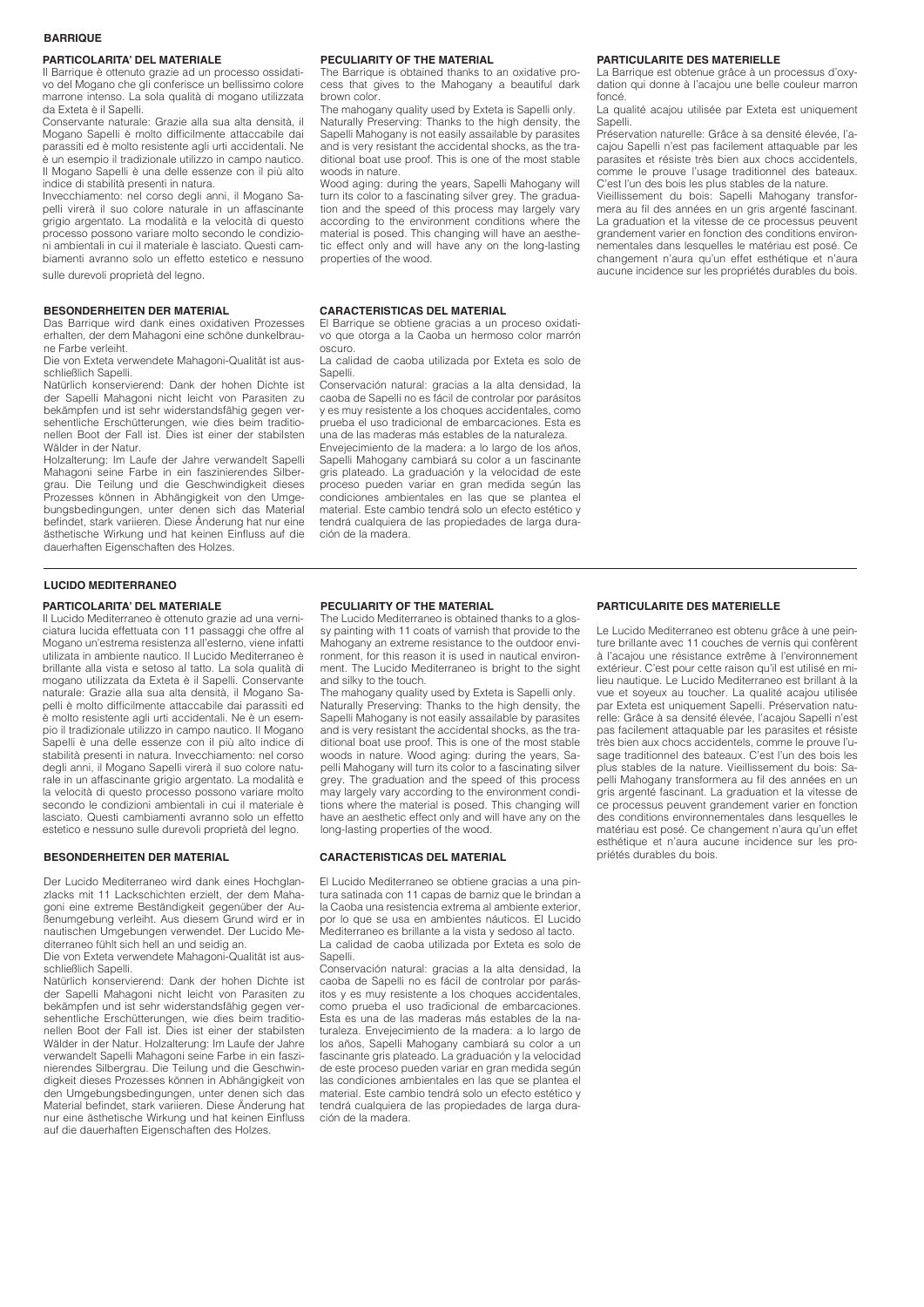#### **TESSUTO ESTERNO / EXTERNAL FABRIC / TISSU EXTÉRIEUR / ÄUSSERES GEWEBE / TELA EXTERNA**

#### **MANUTENZIONE ORDINARIA**

In caso di ubicazione all'esterno e non utilizzo del prodotto si rende necessario l'uso dell'apposito telo di copertura al fine di mantenere intatte le caratteristiche proprie del manufatto.

Una manutenzione regolare facilita le operazioni di pulizia del prodotto. È possibile pulire il tessuto con acqua e spazzola morbida. Dopo il lavaggio far asciugare il tessuto all'aria aperta. Attenzione: non utilizzare prodotti aggressivi e abrasivi ed attenersi esclusivamente alle indicazioni sopra indicate.

#### **MANUTENZIONE STRAORDINARIA**

Se non si riesce a rimuovere completamente le macchie di sporco dal tessuto, sfoderare il prodotto e lavare il rivestimento a macchina a 40°. Non lavare a secco, non centrifugare, non strizzare, non asciugare a tamburo, utilizzare il ferro da stiro ad una temperatura massima di 110°.

I teli in tessuto Sling non possono essere lavati in lavatrice ma è necessario procedere, a telo steso, con una spazzola morbida e semplice sapone neutro.

#### **ORDENTLICHE WARTUNG**

Wenn das Produkt im Freien aufgestellt wird und das Produkt nicht verwendet wird, muss das spezifische Deckblatt verwendet werden, um die Eigenschaften des Produkts zu erhalten.

Regelmäßige Wartung erleichtert die Reinigung des Produkts. Es ist möglich, den Stoff mit einem einfachen Werfen des Wassers (Nicht zu hohem Druck) und mit einer weichen Bürste reinigen. Nach dem Waschen Trocknen Sie das outdoor-Gewebe. Achtung: Verwenden Sie keine aggressiven und abrasiven Produkten und verwenden ausschließlich die wie oben beschrieben.

#### **AUSSERORDENTLICHE WARTUNG**

**PARTICOLARITA' DEL MATERIALE**

ranti e hanno ottima resistenza alle muffe.

**BESONDERHEITEN DER MATERIAL**

Falls Sie nicht völlig Schmutz Flecken aus Stoff entfernen, waschen Sie die Abdeckung in der Waschmaschine bei 40°. Trocknen nicht sauber, nicht drehen, nicht zu Ringen, trockene Trommel nicht Eisen verwenden, um eine maximale Temperatur von 110°. Die Tuche in Sling Stoff können sich nicht in Waschmaschine gewaschen haben Sie müssen das Handtuch zu verbreiten und gehen mit weichen Bürste und milder Seife einfach.

I tessuti di rivestimento, grazie ai pigmenti aggiunti in fase di produzione delle fibre, garantiscono la massima tenuta nel tempo; sono inoltre idrorepellenti, traspi-

Die Stoffe mit Pigmenten hinzugefügt während der Produktion der Fasern garantieren höchste Dichtheit im Laufe der Zeit; gibt auch Wasser abweisend, atmungsaktiv und haben hervorragende Resistenz ge-

#### **ORDINARY MAINTENANCE**

In case of outdoor location and not using the product, it is necessary to use the specific nightcover in order to keep intact the characteristics of the product.

A regular maintenance facilitates the operations of cleaning. It is possible to clean the fabric with water and a soft brush. After cleaning the fabric, dry it in the open air.

Attention: do not use aggressive and abrasive products and exclusively follow the above suggestions.

#### **EXTRAORDINARY MAINTENANCE**

If it is not possible to eliminate stains from the fabric, remove the product covering and wash it in the wash -machine at 40°. Do not dry-clean it, do not use spinning cycle, do not wring it. Mechanical drying is not allowed. Use iron with a maximum temperature of 110°. Sling fabrics cannot be washed with wash-machine: it is necessary to lay it and use a neutral soap with a soft brush.

#### **MANTENIMIENTO ORDINARIO**

En el caso de la ubicación en el exterior y el no uso del producto, es necesario considerar el uso de la cubierta de lona con el fin de mantener intactas las características de la artefacto. El mantenimiento regular hace que sea más fácil de limpiar el sofá. Se puede limpiar la tela con un simple chorro de agua (no de alta presión) y con un cepillo suave. Después de lavar, secar el tejido al aire libre. Atenciòn: No utilice productos agresivos y abrasivos y exclusivamente siga las indicaciones anteriores.

#### **MANTENIMIENTO ADICIONAL**

Si no es posible de eliminar por completo las manchas de suciedad de la tela, salga el producto y lavar la tela en la lavadora a 40°. No limpiar en seco, no usar centrífuga, no exprimir, no usar secadora, usar la plancha a una temperatura máxima de 110°.

Las telas de tipo Sling no se pueden lavar en la lavadora, es necesario lavar la tela con un cepillo suave y simple jabón neutro.

# **EXTRA/SUPER**

**Composizione:** 100% Acrillico **Composition:** 100% Acrylic **Composition:** 100% Acrylique **Zusammensetzung:** 100% Acryl **Composición:** 100% Acrílico

**PECULIARITY OF THE MATERIAL** The fabric, thanks to the pigments added during the production of the fibers, guarantees the best maintenance over time; it is also water-repellent and breathable. It ensures high resistance to molds.

#### **CARACTERISTICAS DEL MATERIAL**

Los tejidos de recubrimiento, gracias a los pigmentos añadidos durante la producción de las fibras, proporcionan la máxima resistencia con el tiempo; son también, transpirable y tiene una excelente resistencia al moho repelente al agua.

#### **PREMIUM**

gen Mehltau.

**Composizione:** 100% Polipropilene **Composition:** 100% Polypropilene **Composition:** 100% Polypropylène **Zusammensetzung:** 100% Polypropylen **Composición:** 100% Polipropileno

#### **PARTICOLARITA' DEL MATERIALE**

I tessuti di rivestimento, in fibra tecnica, sono stuoie robuste annodate a mano che durano nel tempo; sono inoltre idrorepellenti, traspiranti e hanno ottima resistenza alle muffe.

#### **BESONDERHEITEN DER MATERIAL**

Die Bezugsstoffe aus technischer Faser sind robuste handgeknüpfte Matten, die im Laufe der Zeit beständig sind. sie sind außerdem wasserabweisend, atmungsaktiv und haben eine ausgezeichnete Beständigkeit gegen Schimmelpilze.

#### **PECULIARITY OF THE MATERIAL**

The fabric, in technical fiber, is made by robust hand-knotted mats, long lasting over time; it is also water-repellent and breathable. It ensures high resistance to molds.

#### **CARACTERISTICAS DEL MATERIAL**

Las telas de tapicería, en fibra técnica, son robustas esteras anudadas a mano que perduran en el tiempo; también son repelentes al agua, transpirables y tienen una excelente resistencia a los mohos.

#### **MANUTENTION ORDINAIRE**

En cas d'emplacement extérieur et n'utilisant pas le produit, il est nécessaire d'utiliser la feuille de couverture spécifique afin de garder intacte les caractéristiques du produit. Un entretien régulier facilite les opérations de propreté du produit. Il est possible de nettoyer le tissu avec eau et brosse douce. Aprés le lavage faire essuyer le tissu en plein air. Attention: Ne pas utiliser de produits agressifs et abrasifs et suivre exclusivement les indications ci-dessus.

#### **MANUTENTION EXCEPTIONNEL**

Si on ne réussit pas à enlever complètement les taches de saleté du tissu, dégainer le produit et laver le revêtement en machine à 40°. Ne pas laver à sec, ne pas centrifuger, ne pas essorer, ne pas essuyer au tambour, utiliser le fer de je repasse à une maximum température de 110°. Les toiles en tissu Sling ne peut pas être lavé en machine à laver mais procéder est nécessaire, à la toile étendue, avec une brosse douce et savon neutre.

# **CARACTÉRISTIQUE DU MATERIEL**

**PARTICULARITE DES MATERIELLE**

moisissures.

Le tissu, grace à les pigments adjoints en phase de production des fibres garantissent la maxime tenue grâce à dans le temps; il est hydrofuge en outre, transpirent et il possède une' résistance excellente aux

Les textiles de revêtement, en fibre technique, sont des nattes robustes nouées à la main et destinées à durer longtemps; ils sont en outre hydrofuges, perméables à l'air, et ont une parfaite résistance aux moisissures.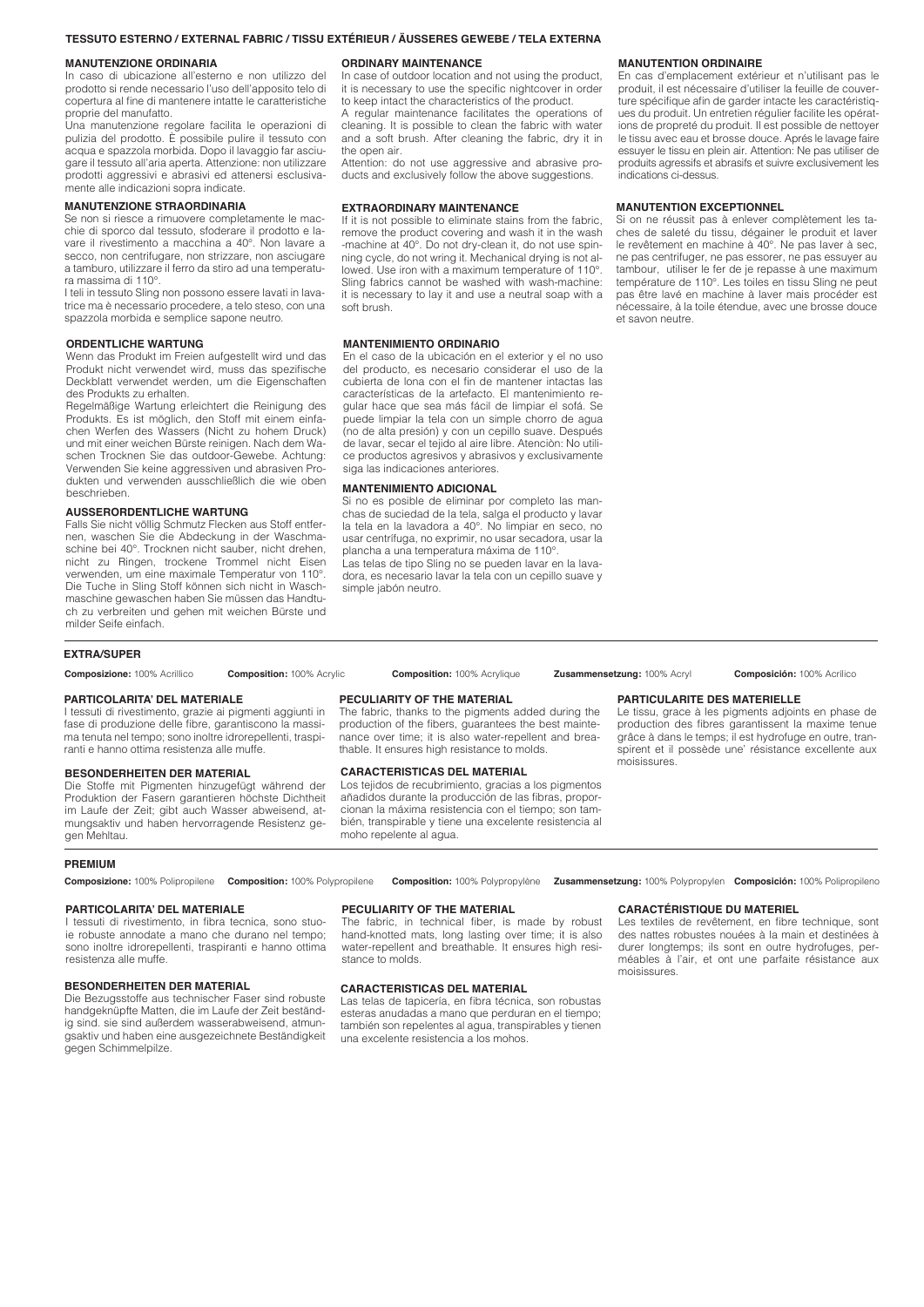#### **PELLE ESTERNO / EXTERNAL LEATHER / CUIR EXTÉRIEUR / ÄUSSERES LEDER / CUERO EXTERNO**

#### **MANUTENZIONE ORDINARIA**

In caso di ubicazione all'esterno e non utilizzo del prodotto si rende necessario l'uso dell'apposito telo di copertura al fine di mantenere intatte le caratteristiche proprie del manufatto. Una manutenzione regolare facilita le operazioni di pulizia del prodotto. È possibile pulire la pelle con acqua e un detergente neutro. Rimuovere le macchie con un panno partendo dalla parte esterna della macchia e andando verso l'interno. Provare l'operazione su un'angolo. Dopo il lavaggio asciugare la pelle con un getto d'aria calda e secca (phon). Attenzione: non utilizzare prodotti aggressivi e abrasivi ed attenersi esclusivamente alle indicazioni sopra indicate.

#### **MANUTENZIONE STRAORDINARIA**

Se non si riesce a rimuovere completamente le macchie di sporco dalla pelle, sfoderare il prodotto e lavare il rivestimento a mano con abbondante acqua. Non lavare a secco, non centrifugare, non strizzare,

non asciugare a tamburo, non utilizzare il ferro da stiro.

# **ORDENTLICHE WARTUNG**

Wenn das Produkt im Freien aufgestellt wird und das Produkt nicht verwendet wird, muss das spezifische Deckblatt verwendet werden, um die Eigenschaften des Produkts zu erhalten. Regelmäßige Wartung erleichtert die Reinigung des Produkts. Es ist möglich, den Stoff mit einem einfachen Werfen des Wassers (Nicht zu hohem Druck) und mit einer weichen Bürste reinigen. Probieren Sie die Operation an einer Ecke aus. Nach dem Waschen Trocknen Sie das outdoor-Gewebe. Achtung: Verwenden Sie keine aggressiven und abrasiven Produkten und verwenden ausschließlich die wie oben beschrieben.

#### **AUSSERORDENTLICHE WARTUNG**

Falls Sie nicht völlig Schmutz Flecken aus Haut, ziehen Sie das Gerät aus und Hand Beschichtung mit Wasser waschen. Trocknen nicht sauber, nicht drehen, nicht zu Ringen, nicht im Trockner trocknen, nicht Eisen verwenden.

#### **ORDINARY MAINTENANCE**

In case of outdoor location and not using the product, it is necessary to use the specific nightcover in order to keep intact the characteristics of the product.

A regular maintenance facilitates the operations of cleaning. It is possible to clean the leather with water and neutral detergent.

Remove stains with a cloth from the outside of the stain, going inward. Test it in a corner of the product. After washing, dry the leather with hot dry air (phon). Attention: do not use aggressive and abrasive products and exclusively follow the above suggestions.

#### **EXTRAORDINARY MAINTENANCE**

If it is not possible to eliminate stains with ordinary maintenance, remove the lining and wash it with abundant water.

Do not dry-clean it, do not use spinning cycle, do not wring it, do not tumble it, do not use the iron.

#### **MANTENIMIENTO ORDINARIO**

En el caso de la ubicación en el exterior y el no uso del producto, es necesario considerar el uso de la cubierta de lona con el fin de mantener intactas las características de la artefacto.

El mantenimiento regular hace que sea más fácil de limpiar el sofá. Se puede limpiar la tela con un simple chorro de agua (no de alta presión) y con un cepillo suave. Pruebe la operación en una esquina. Después de lavar, secar el tejido al aire libre.

Atenciòn: No utilice productos agresivos y abrasivos y exclusivamente siga las indicaciones anteriores.

#### **MANTENIMIENTO ADICIONAL**

Si no es posible de eliminar por completo las manchas de suciedad de la piel, quitar el producto y lavar las manos con agua recubrimiento. No limpiar en seco, no usar centrífuga, no exprimir, no usar secadora, no usar la plancha.

# **MANUTENTION ORDINAIRE**

En cas d'emplacement extérieur et n'utilisant pas le produit, il est nécessaire d'utiliser la feuille de couverture spécifique afin de garder intacte les caractéristiques du produit. L'entretien régulier rend les opérations de nettoyage du produit. Vous pouvez nettoyer la peau avec de l'eau et un détergent doux. Enlever les taches avec un chiffon de l'extérieur de la tache et en allant vers l'intérieur.

Essayez l'opération dans un coin. Après le lavage, sécher votre peau avec un courant d'air chaud et sec (phon). Attention: Ne pas utiliser de produits agressifs et abrasifs et suivre exclusivement les indications ci-dessus.

#### **MANUTENTION EXCEPTIONNEL**

Si on ne réussit pas à enlever complètement les taches de la peau, retirer le produit et laver le revêtement à la main avec de l'eau abondante.

Ne pas laver à sec, ne pas centrifuger, ne pas essorer, ne pas essuyer au tambour, ne pas utiliser le fer.

#### **NATURAL**

**Composizione:** 100% Pelle Bovino **Composition:** 100% Bovin Leather

 North American Nordamericano

#### **PARTICOLARITA' DEL MATERIALE**

I rivestimenti sono realizzati in pelli naturali. Sottoposte ad uno speciale trattamento che le rende idrorepellenti. Sono in grado di conservare la morbidezza utilizzate in ambienti. Come tutte le pelli tinte in anilina, il contatto prolungato ai raggi UV modifica il colore superficiale della pelle.

#### **BESONDERHEITEN DER MATERIAL**

Die äußeren Schichten sind absolut natürliche Haut. Unterworfen einem speziellen wasserabweisenden Behandlung, sie sind in der Lage Weichheit zu erhalten und das Wasser nicht fürchten. Wie alle Anilingefärbt Häuten, ändern UV-Strahlen der Oberfläche Farbe der Haut.

**PECULIARITY OF THE MATERIAL**

**Composition:** 100% Cuir Bovin

The leathers used for external lining are completely natural. Produced with a special water-repellent treatment, they are able to preserve their softness and they do not fear water.

Nord-Américain

Like all aniline dyed hides, UV rays will change the leathers surface color.

#### **CARACTERISTICAS DEL MATERIAL**

Las capas externas son absolutamente pieles naturales. Sometido a un tratamiento especial que repele el agua, que son capaces de conservar la suavidad y no temen agua. Como todos los cueros anilina teñido, los rayos UV cambian de color de la superficie de la piel.

**Zusammensetzung:** 100% Rindsleder

**Composición:** 100% Cuero Bovino Norteamericano

# **PARTICULARITE DES MATERIELLE**

Nordamerikanisches

Les couches externes sont absolument peaux naturelles. Soumise à un traitement spécial hydrofuge, ils sont en mesure de préserver la douceur et ne craint pas l'eau. Comme tous les cuirs d'aniline teints, les rayons UV changent la couleur de la surface de la peau.

**Zusammensetzung:** 100% Rindsleder **Composition:** 100% Cuir Bovin

**Composición:** 100% Cuero Bovino

# **PARTICOLARITA' DEL MATERIALE**

Le pelli di rivestimento sono pelli bovine d'arredo stampate per far risaltare ed assicurare una grana uniforme. A causa delle caratteristiche naturali della pelle differenze di colori possono essere riscontrate tra diversi lotti di produzione.

Composizione: 100% Pelle Bovino Composition: 100% Bovin Leather

# **BESONDERHEITEN DER MATERIAL**

Die Leder, die für das Außenfutter verwendet werden sind bedrucktes Rinderleder, um es herauszuheben und ein gleichmäßiges Getreide zu gewährleisten. Wegen der natürlichen Eigenschaften der Haut können Farbunterschiede zwischen verschiedenen Produktionschargen gefunden werden.

#### **PECULIARITY OF THE MATERIAL**

The leathers used for external lining are printed bovine leather to make it stand out and ensure a uniform grain. Because of the natural features of skin color differences can be found between different production batches.

Las pieles utilizadas para el revestimiento exterior están mobiliario cueros de vaca impresas para llevar a cabo y para asegurar un grano uniforme. Debido a las características de color naturales de las diferencias de la piel se pueden encontrar entre los diferentes lotes de producción.

## **PARTICULARITE DES MATERIELLE**

Les cuirs utilisés pour la doublure extérieure sont imprimés en cuir bovin pour le faire ressortir et assurer un grain uniforme. En raison des caractéristiques naturelles des différences de couleur de la peau, on peut trouver différents lots de production.

### **NABUK**

**SHARK**

| <b>BABTIONLABITALBEL MATERIALE</b> |                                   | <b>BEAULIABEV AF TUE MATERIAL</b> |                             |                        |
|------------------------------------|-----------------------------------|-----------------------------------|-----------------------------|------------------------|
| Europeo                            | Bul                               | Européen                          | Europäischer                | Europeo                |
| <b>Composizione: 100% Toro</b>     | <b>Composition: 100% European</b> | <b>Composition: 100% Taureau</b>  | Zusammensetzung: 100% Stier | Composición: 100% Toro |

#### **PARTICOLARITA' DEL MATERIALE**

Le pelli di rivestimento sono pelli taurine, tinte e trattate con uno speciale processo idrorepellente che ne preserva la morbidezza. Come tutte le vere pelli, i raggi UV potranno cambiare il colore della superficie della pelle dopo il primo mese di esposizione.

# **BESONDERHEITEN DER MATERIAL**

Die Abdeckhäute sind Taurinleder, gefärbt und mit einem speziellen wasserabweisenden Verfahren behandelt, das ihre Weichheit bewahrt. Wie alle echten Leder können UV-Strahlen die Farbe der Hautoberfläche nach dem ersten Monat der Exposition verändern.

#### **PECULIARITY OF THE MATERIAL** The covering are made by taurine leathers, dyed and

treated with a special water-repellent process that preserves their softness. Like all real leathers, UV rays can change the color of the skin surface after the first month of exposure.

### **CARACTERISTICAS DEL MATERIAL**

Las pieles que las cubren son de taurina, teñidas y tratadas con un proceso especial repelente al agua que conserva su suavidad. Como todos los cueros reales, los rayos UV pueden cambiar el color de la superficie de la piel después del primer mes de exposición.

#### **PARTICULARITE DES MATERIELLE**

Les peaux de couverture sont en cuir de taurine, teintes et traitées avec un traitement hydrofuge spécial qui préserve leur douceur. Comme tous les vrais cuirs, les rayons UV peuvent changer la couleur de la surface de la peau après le premier mois d'exposition.

**CARACTERISTICAS DEL MATERIAL**